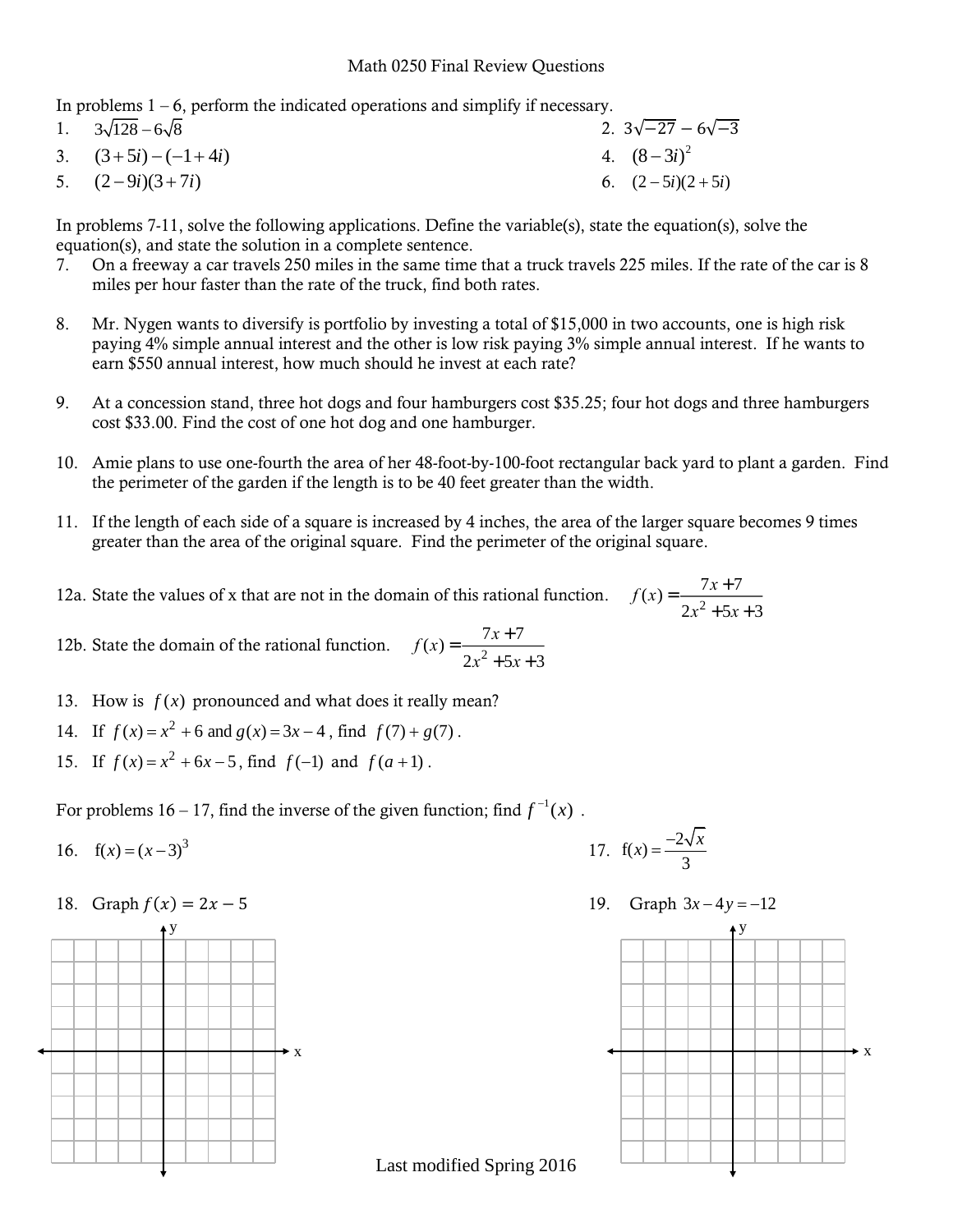

- 24. Find the equation of a line passing through points (-2,3) and (1, -4) . Write your final answer in both Slope-Intercept form and Standard form.
- 25. Find the equation of a line passing through point (3,1) and perpendicular to the line with equation  $3x - 2y = -5$ . Write your final answer in both Point-Slope form and Standard form.
- 26. Solve the system of equations by graphing.

$$
\begin{cases}\ny = -4x \\
4x + y = 5\n\end{cases}
$$



Last modified Spring 2016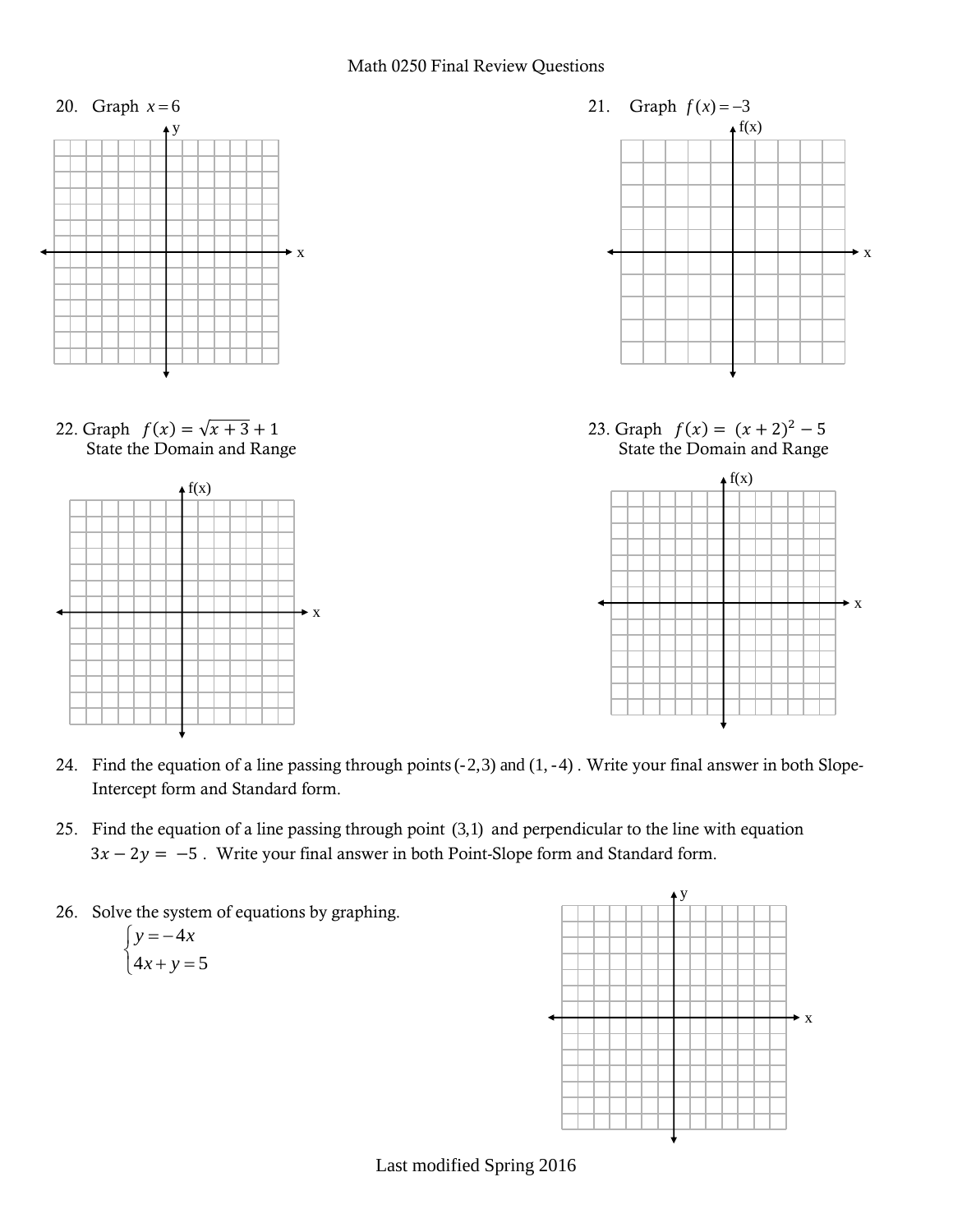In problems  $27 - 28$ , solve the systems of equations. One must be by the elimination (ie. addition) method and the other by substitution method.

27.  $\begin{cases} 4x + 6y = 11 \\ 4x - 6y = 11 \end{cases}$  $6x = -4y+9$  $x + 6y$  $\begin{cases} 4x + 6y = 1 \\ 6x = -4y \end{cases}$  $\left(6x = -4y + 9\right)$ 



28.  $\begin{cases} 2x + 4y = 4 \\ 2x - 1 \end{cases}$  $3x + 2y = 0$  $x + 4y$  $\begin{cases} 2x + 4y = 4 \\ 3x + 2y = 0 \end{cases}$  $\begin{cases} 3x + 2y = 0 \end{cases}$ 

$$
30. \quad \text{Graph } 2x - y > -5
$$



31. Simplify. Use only positive exponents in the reduced answer.  $7\sqrt{3}$  $4\sqrt{2}$  (15  $\sqrt{3}\sqrt{2}$  $(5x^7)^3(-2x)$  $(3x^4)^2(15x^3)$  $(x^7)^3(-2x)$  $(x^4)^2(15x)$  $\overline{a}$ 

For problems 32-34, perform the indicated operations and simplify if necessary.

- 32.  $\frac{1}{x^2}$  $3x-1$  4  $5x + 6$   $x + 3$ *x*  $x^2 + 5x + 6$  *x*  $\frac{3x-1}{+5x+6} - \frac{4}{x+}$ 33.  $(2a - 7b)^2$
- 34.  $^{2} - 6ab + 9h^{2}$  $\frac{3ab+3b}{2-36b^2} \div \frac{a}{15a^2}$  $6ab+9b^2$   $a-3$  $\frac{2a}{4a^2 - 36b^2} \div \frac{a}{15a^2 + 45}$  $a^2 - 6ab + 9b^2$  *a - 3b*  $rac{6ac+3c}{a^2-36b^2} \div \frac{c}{15a^2+45ab}$  $\frac{-6ab+9b^2}{a^2-36b^2} \div \frac{a-3b}{15a^2+45a^2}$

For problems 35-36, factor completely. 35.  $250 - 54t^3$ 

3 3 3 3 3 4  $(5n+1)^2 + 2(5n+1) - 3$ 

39.  $2(4x-3)^2 + 7(4x-3) + 5 = 0$ 

1 *x*

 $^{+}$ 

For problems 37-39, solve the following equations by factoring.  
37. 
$$
3x^2 = 8-10x
$$
  
38.  $3x^3 - 6x^2 = 45x$ 

Solve by completing the square. 40.  $x^2 + 7x - 1 = 0$ 

For problems 41-42, solve the following equations that are quadratic in form.

41.  $z^4 - 13z^2 + 36 = 0$  42.  $\frac{6}{2}$  = 2 *x x*  $= 2 + -$ 

For problems 43-45, solve using the method of your choice.

43.  $3x^2 - 4x = 4$ 44.  $(x-5)^2 = 24$ 45.  $2x^2 - 3x - 5 = 2$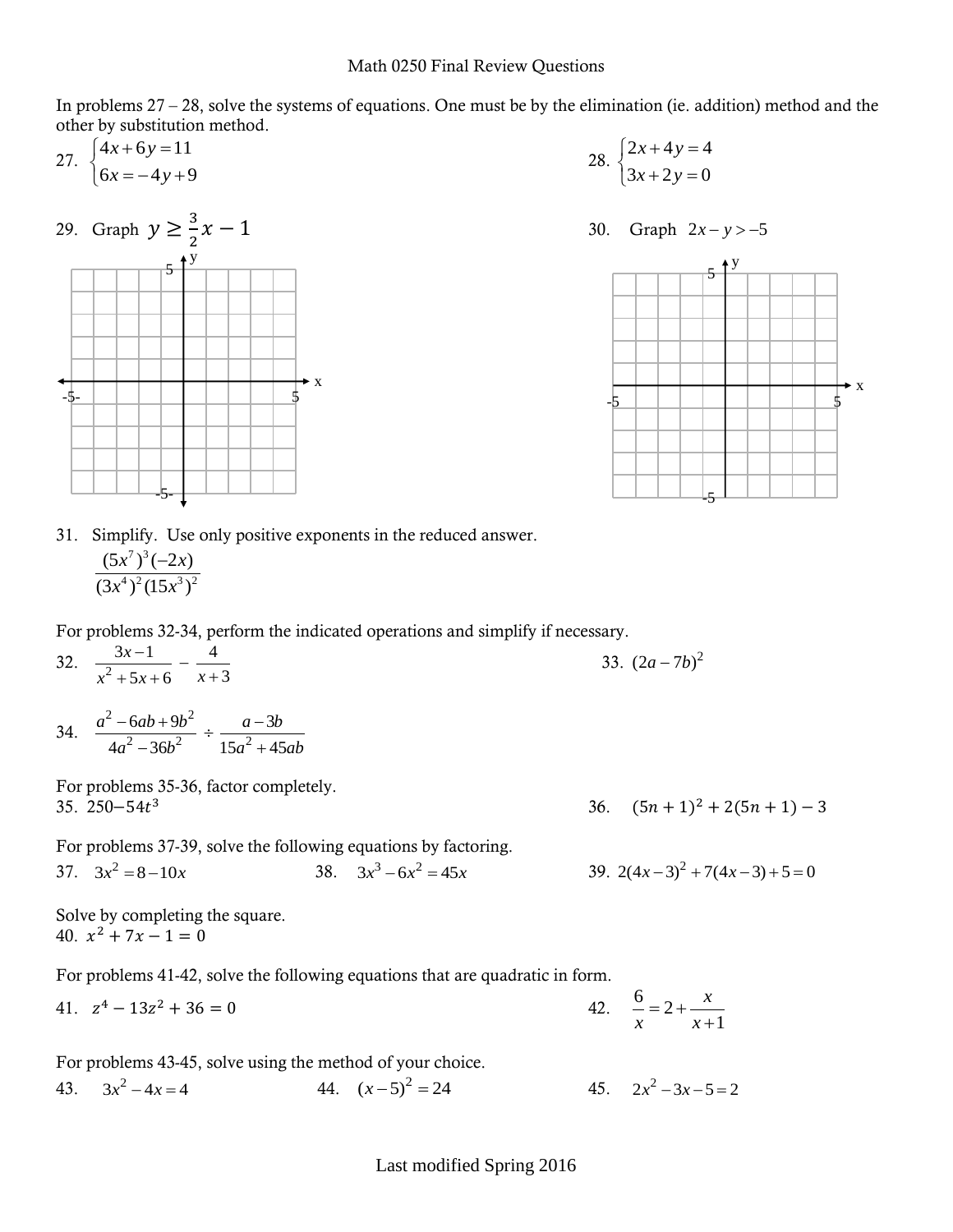## Math 0250 Final Review Questions

y

10

-10

10

For problems 46-48, solve the equations for  $x$ . If the solutions are complex, write them in  $a + bi$  form. 46.  $4x^2 + 49 = 0$ 47.  $(x-1)^2 = -50$ . 48.  $2x^2 - 6x + 5 = 0$ .

Solve problems 4-52 and state the solution in interval notation.

49.  $x^2 + 7x + 10 < 0$ 

51.  $|4x+3| \ge 19$ 

```
53. Sketch y + 9 = (x + 3)^2 and find:
vertex ___________
```
 $x\text{-intercept(s)}$ 

*y*-intercept \_\_\_\_\_\_\_\_\_\_\_\_\_\_\_

equation axis of symmetry \_\_\_\_\_\_\_\_\_\_\_\_

54. Sketch  $f(x) = 2x^2 - 3x - 6$  and find: vertex \_\_\_\_\_\_\_\_\_\_\_

 $x\text{-intercept(s)}$ 

*y*-intercept \_\_\_\_\_\_\_\_\_\_\_\_\_\_\_

equation axis of symmetry \_\_\_\_\_\_\_\_\_\_\_\_



For problems 55-60, solve the equations for *x*.

55.  $|7x+12| = |x-8|$ 56.  $3|2x-3|+4=13$ 57.  $\frac{5}{-} + \frac{1}{-} = \frac{6}{-}$ *x x* 3  $+\frac{1}{2} = -$ . 58.  $6 \t 5 \t 2$  $\frac{x-12}{-x-4}$  + 3 *x*  $\frac{x-12}{x}$  –  $\frac{x}{x}$  $\frac{+6}{12} = \frac{5}{12} + \frac{2}{3}$  $\frac{-12}{-12}$   $\frac{-}{x-4}$ 59.  $\sqrt{8x-3} + 2 = 11$ 60.  $\sqrt{2x+4} + 2 = \sqrt{3x+16}$ 

-10

- 61. Simplify the expression. Assume all variables represent positive real numbers. Rationalize the denominator in your final answer. 9 11 242*t u*
- 62. Simplify the expression. Write the final answer with positive exponents.

$$
\left(-\frac{8x^3}{27}\right)^{-\frac{1}{3}}
$$

Last modified Spring 2016